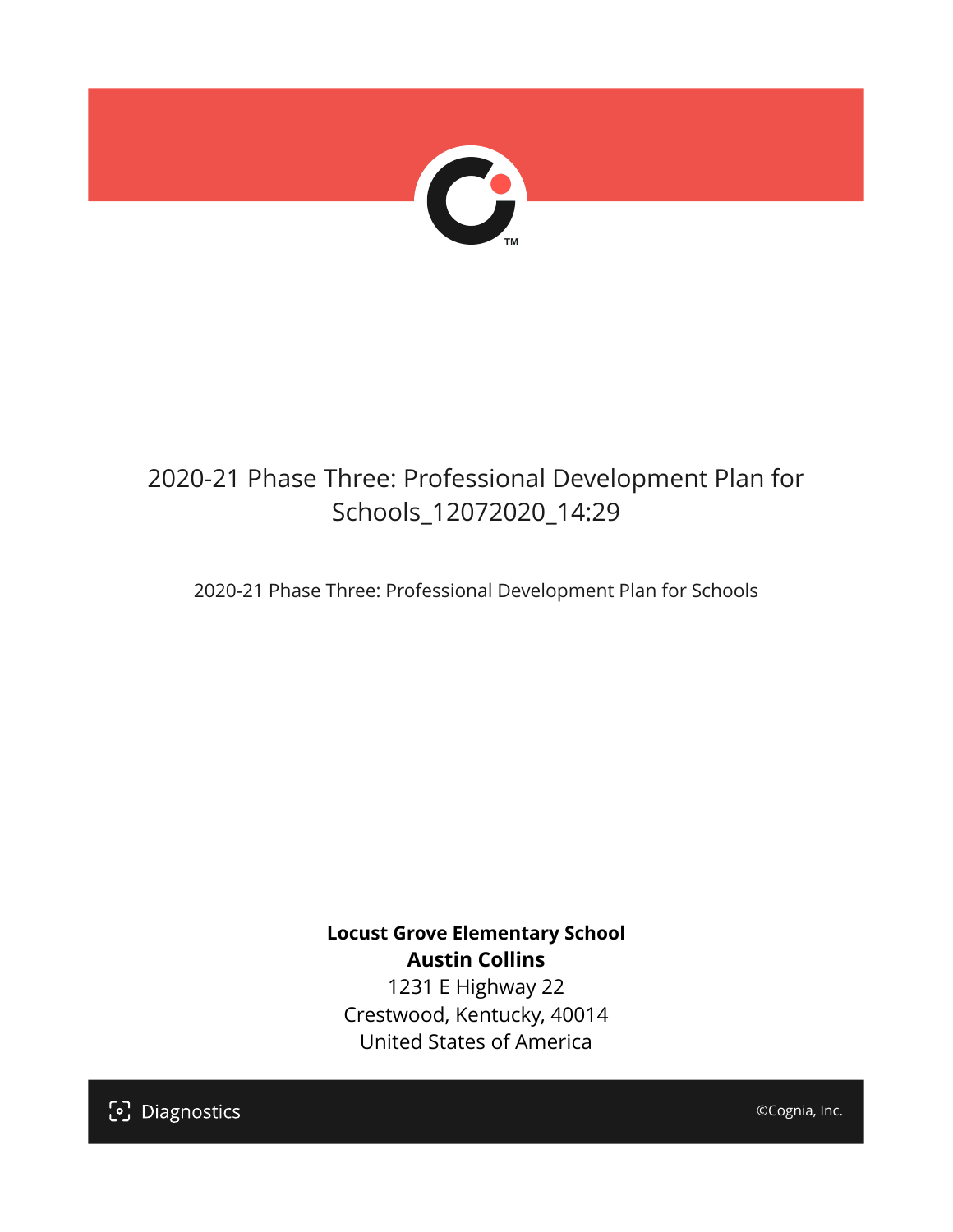2020-21 Phase Three: Professional Development Plan for Schools - 2020-21 Phase Three: Professional Development Plan for

Schools\_12072020\_14:29 - Generated on 01/12/2021

Locust Grove Elementary School

#### **Table of Contents**

|                    | 2020-21 Phase Three: Professional Development Plan for Schools |  |
|--------------------|----------------------------------------------------------------|--|
| Attachment Summary |                                                                |  |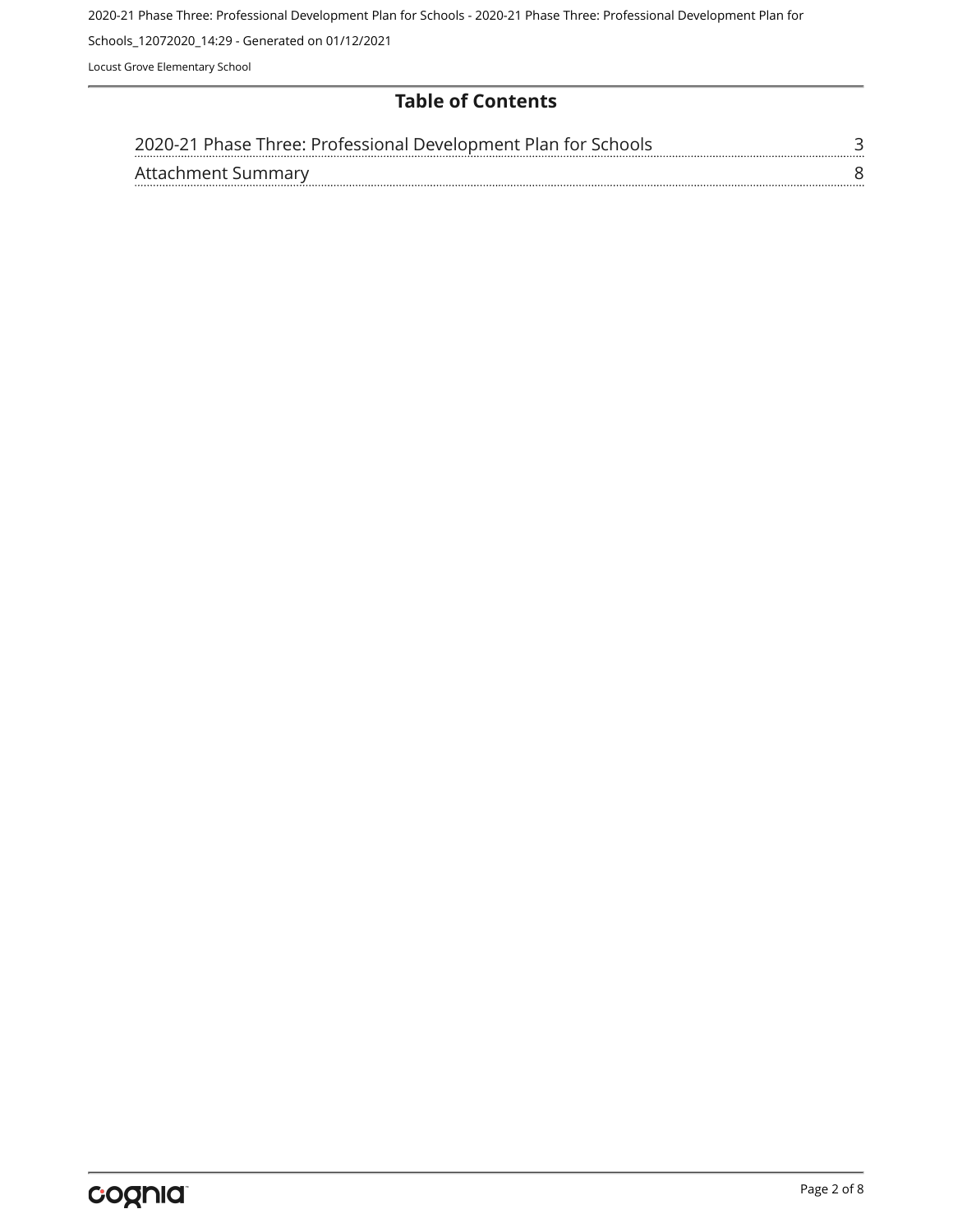2020-21 Phase Three: Professional Development Plan for Schools - 2020-21 Phase Three: Professional Development Plan for Schools\_12072020\_14:29 - Generated on 01/12/2021 Locust Grove Elementary School

### <span id="page-2-0"></span>**2020-21 Phase Three: Professional Development Plan for Schools**

The purpose of this diagnostic is to support the school in designing and implementing a professional development plan that aligns to the goals established in KRS 158.6451 and the local needs assessment. The basis of the professional development plan aligns to [704 KAR 3:035,](https://apps.legislature.ky.gov/Law/kar/704/003/035.pdf) which states the following:

Annual Professional Development Plan:

Section 2. Each local school and district shall develop a process to design a professional development plan that meets the goals established in KRS 158.6451 and in the local needs assessment. A school professional development plan shall be incorporated into the school improvement plan and shall be made public prior to the implementation of the plan. The local district professional development plan shall be incorporated into the district improvement plan and posted to the local district Web site prior to the implementation of the plan.

Section 3. Each school and local district professional development plan shall contain the following elements:

1. A clear statement of the school or district mission

2. Evidence of representation of all persons affected by the professional development plan

3. A needs assessment analysis

4. Professional development objectives that are focused on the school or district mission, derived from the needs assessment, and specify changes in educator practice needed to improve student achievement; and

5. A process for evaluating impact on student learning and improving professional learning, using evaluation results

1. What is the school's mission?

The mission of Locust Grove Elementary is to provide a safe and positive environment for students to achieve their personal best through a challenging curriculum and high expectations in order to become responsible and productive citizens who embrace lifelong learning.

2. The needs assessment provides the framework for **all** schools to clearly identify their most critical areas for improvement that will be addressed in the planning process through the development of goals, objectives, strategies and activities.

Based on the most critical areas for improvement identified in the completed needs assessment per [703 KAR 5:225](https://apps.legislature.ky.gov/law/kar/703/005/225.pdf) (3), what are the school's **top two priorities** for professional development that support continuous improvement?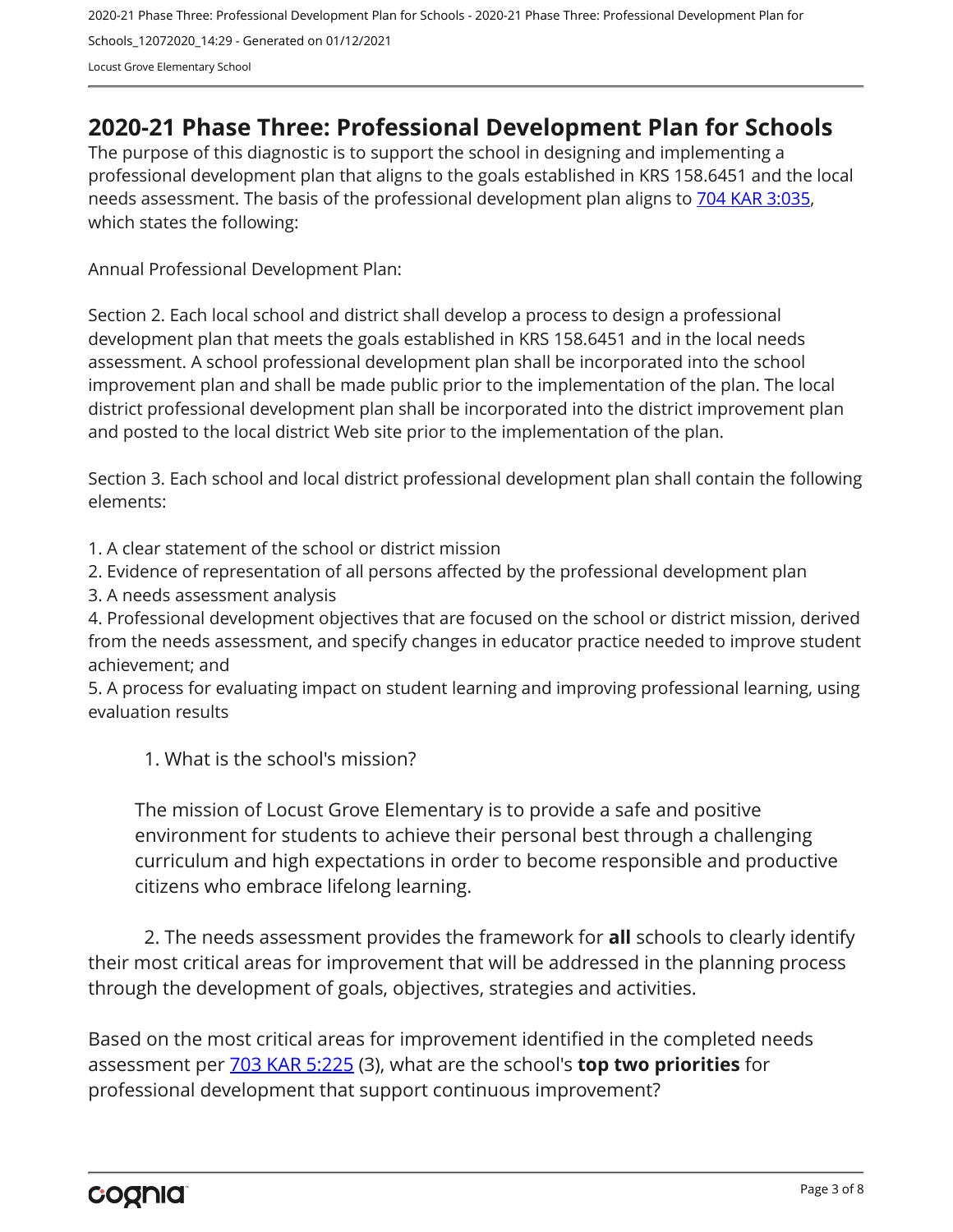2020-21 Phase Three: Professional Development Plan for Schools - 2020-21 Phase Three: Professional Development Plan for

Schools\_12072020\_14:29 - Generated on 01/12/2021

Locust Grove Elementary School

The primary problem of practice at Locust Grove is our difficulty in understanding and adequately assessing student learning outcomes. We have undergone extensive professional development to help understand the most efficient ways to assess students and utilize data to drive instruction. Currently, teams are working through the PLC process and determining power standards, standards based assessments and working through the instructional cycle. Furthermore, specific to reading we have uncovered a knowledge and skill gap in our intermediate teaching population regarding their ability to adequately assess and intervene on behalf of students needing additional reading instruction. That is, students that are unable to read by the 3rd grade do not have access to high quality reading interventions and support that will address the root issue of the problem. The intermediate teachers at Locust Grove will benefit from additional support in the area of foundational reading strategies so they can adequately assess and intervene for their students that are learning to read.

3. How do the identified **top two priorities** of professional development relate to school goals?

These goals are tied directly to all parts of our CSIP as the practices are universal in nature. Our two most pertinant areas for improvement-Teacher understanding of assessment practices and Teacher knowledge of appropriate reading intervention at the intermediate level tie directly to reading growth, proficiency, gap reduction and achievement goals.

4a. For the first priority need, what are the specific objectives for the professional development aligned to the school goal(s)? Consider the long and short term changes that need to occur in order to meet the goal.

Developing teacher made CFA's, Rubrics and protocols for data analysis to be implemented weekly throughout PLC and tied to intervention data discussion as well. Long -term changes are creating these rubrics and aligning instructional resources and current curriculum to ensure the goals are being addressed throughout the instructional process. Short term benchmarks for this goal are to develop the aforementioned rubrics and assessments as well as build teacher understanding of the instructional response model in order to use CA data to drive instructional practice on a daily basis.

#### **ATTACHMENTS**

#### **Attachment Name**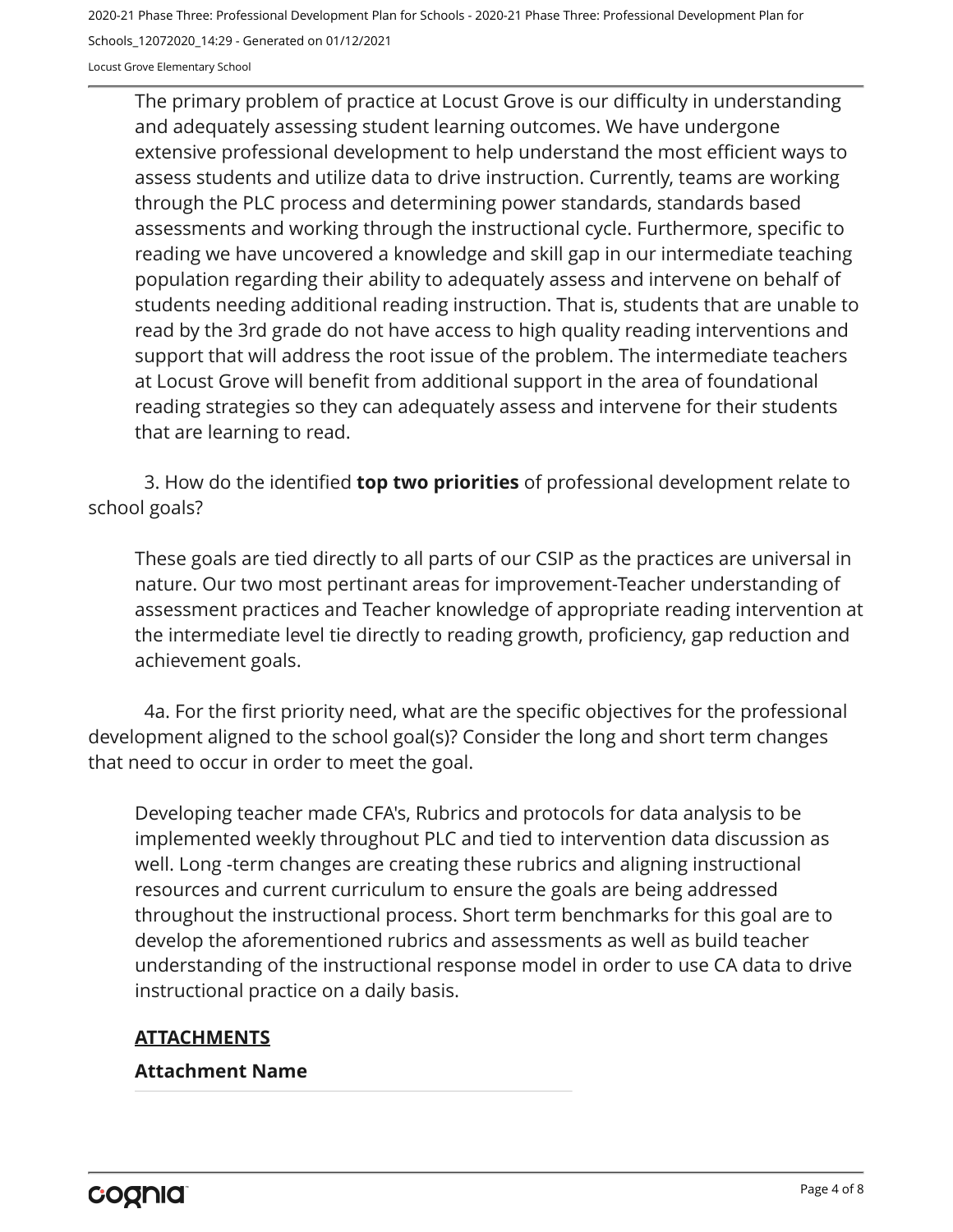2020-21 Phase Three: Professional Development Plan for Schools - 2020-21 Phase Three: Professional Development Plan for Schools\_12072020\_14:29 - Generated on 01/12/2021 Locust Grove Elementary School

4b. What are the intended results? (student outcomes; educator beliefs, practices, etc.)

Increased collective teacher efficacy and understanding of the standards. Build a better understanding of where students are based on standard acquisition and proficiency. Creating more strategic and precise intervention planning methods to support struggling learners.

4c. What will be the indicators of success? Consider the completed actions or markers that need to occur that would indicate the goals and objectives have been achieved.

Completion of teacher developed common formative assessments. Completion of rubrics for all essential standards in the areas of reading and math. Development of data protocol in order to analyze assessment results and review student work during weekly PLCs.

4d. Who is the targeted audience for the professional development?

Classroom teachers, coaches, administrators

4e. Who is impacted by this component of professional development? (students, teachers, principals, district leaders, etc.)

Teachers and students

4f. What resources are needed to support the professional development? (staff, funding, technology, materials, time, etc.)

Primarily time. This work has been underway for 1 year already so the foundational knowledge among our teachers is strong. When developing these resources for instruction the process is quite time-consuming therefore the primary resource is time in order to create effective resources that will function as long-term benchmarks and tools for instruction.

4g. What ongoing supports will be provided for professional development implementation? (coaching, professional learning communities, follow up, etc.)

Continued coaching during weekly professional learning communities by way of coach and administrator support.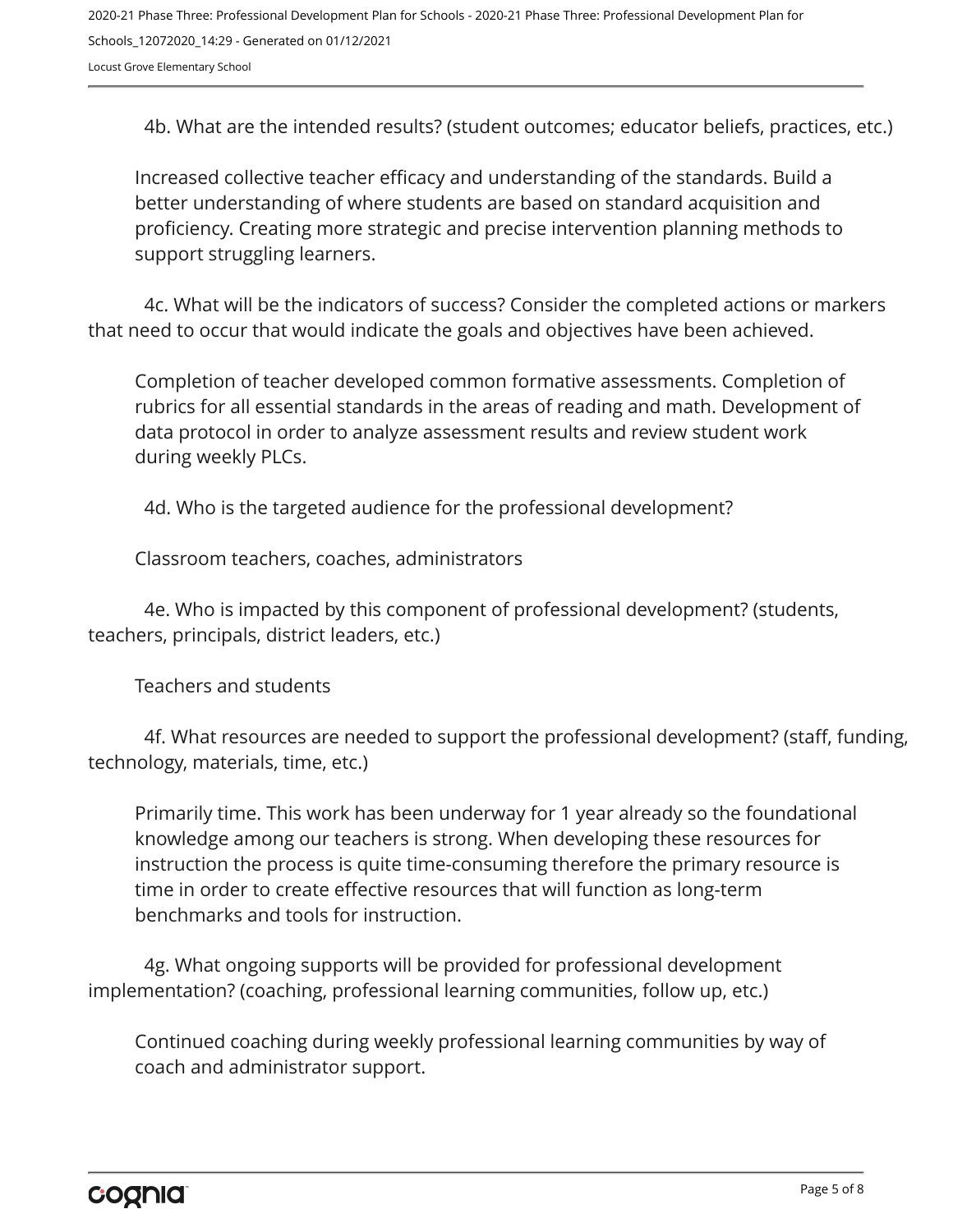2020-21 Phase Three: Professional Development Plan for Schools - 2020-21 Phase Three: Professional Development Plan for Schools\_12072020\_14:29 - Generated on 01/12/2021

Locust Grove Elementary School

4h. How will the professional development be monitored for evidence of implementation? Consider data (student work samples, grade-level assessments, classroom observations, etc.) that will be gathered, persons responsible and frequency of data analysis.

Weekly PLC rubric and assessment development as well as data analysis based on power standards.

5a. For the second priority need, what are the specific objectives for the professional development aligned to the school goal(s)? Consider the long and short term changes that need to occur in order to meet the goal.

The second priority area is the need for professional development in the area of foundational reading skills for our intermediate classroom teachers.

5b. What are the intended results? (student outcomes; educator beliefs, practices, etc.)

Increased teacher efficacy in the area of foundational reading as well as increased resources and knowledge in diagnosing and intervening on student reading deficits.

5c. What will be the indicators of success? Consider the completed actions or markers that need to occur that would indicate the goals and objectives have been achieved.

Novice reduction, increased student growth, gap closure, common formative assessments and increased overall achievement.

5d. Who is the targeted audience for the professional development?

Intermediate (3-5 Teachers both general education and special education)

5e. Who is impacted by this component of professional development? (students, teachers, principals, district leaders, etc.)

Teachers and students.

5f. What resources are needed to support the professional development? (staff, funding, technology, materials, time, etc.)

Funding as appropriated by the SBDM committee at Locust Grove. Said funding can be referenced in our comprehensive school improvement plan.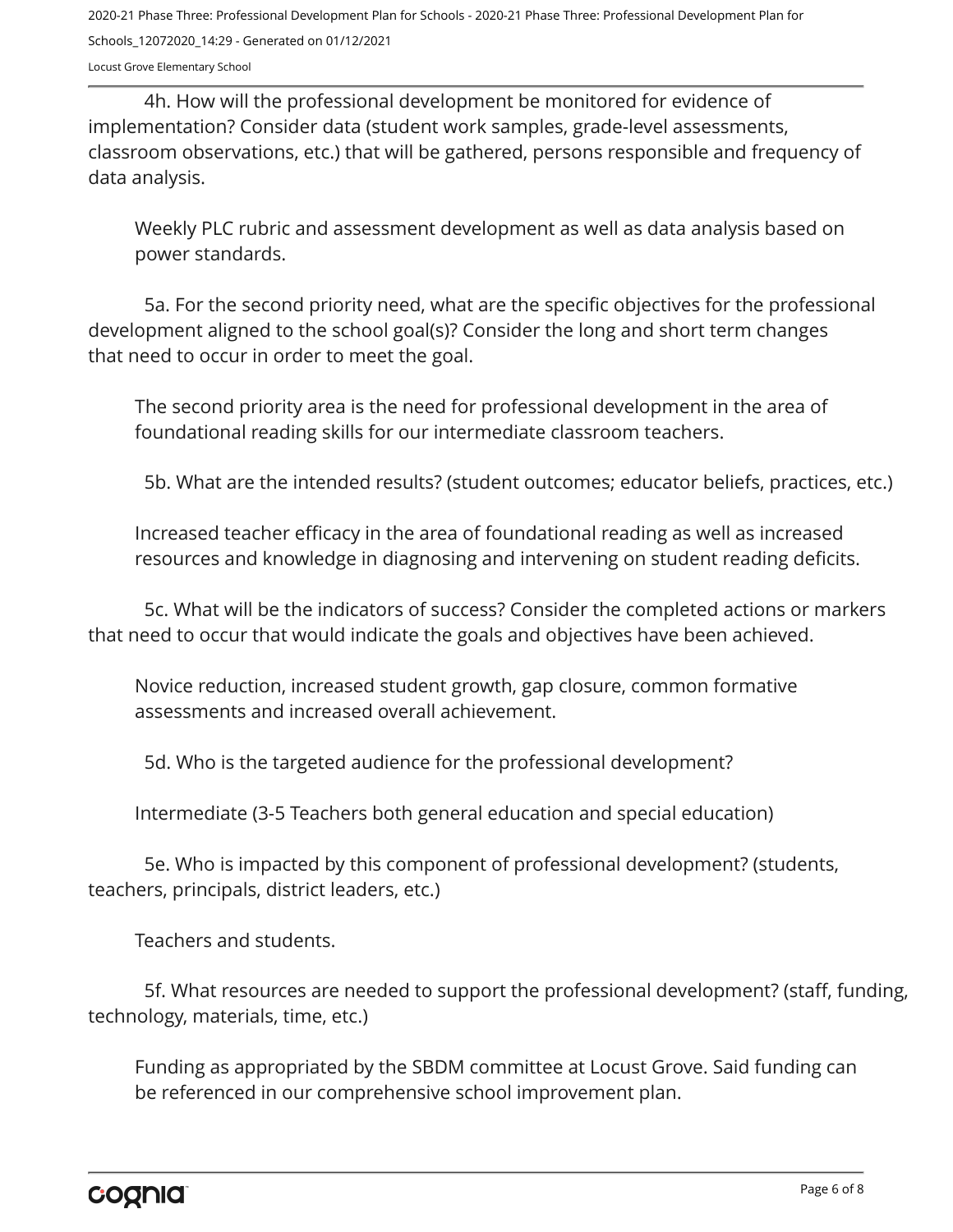2020-21 Phase Three: Professional Development Plan for Schools - 2020-21 Phase Three: Professional Development Plan for Schools\_12072020\_14:29 - Generated on 01/12/2021

Locust Grove Elementary School

5g. What ongoing supports will be provided for professional development implementation? (coaching, professional learning communities, follow up, etc.)

Coaching, instructional rounds to observe implementation, professional learning communities.

5h. How will the professional development be monitored for evidence of implementation? Consider data (student work samples, grade-level assessments, classroom observations, etc.) that will be gathered, persons responsible and frequency of data analysis.

Instructional rounds, novice reduction, data analysis at tier 3 intervention meetings, professional learning communities. Analysis will be in accordance with administration of common formative assessments.

6. Optional Extension: If your school has identified additional professional development priorities that you would like to include, you may upload an attachment with the answers to question 3 and a-h as seen in questions 4 and 5. If you do not wish to include an optional extension, please list N/A in the space provided below.

N/A